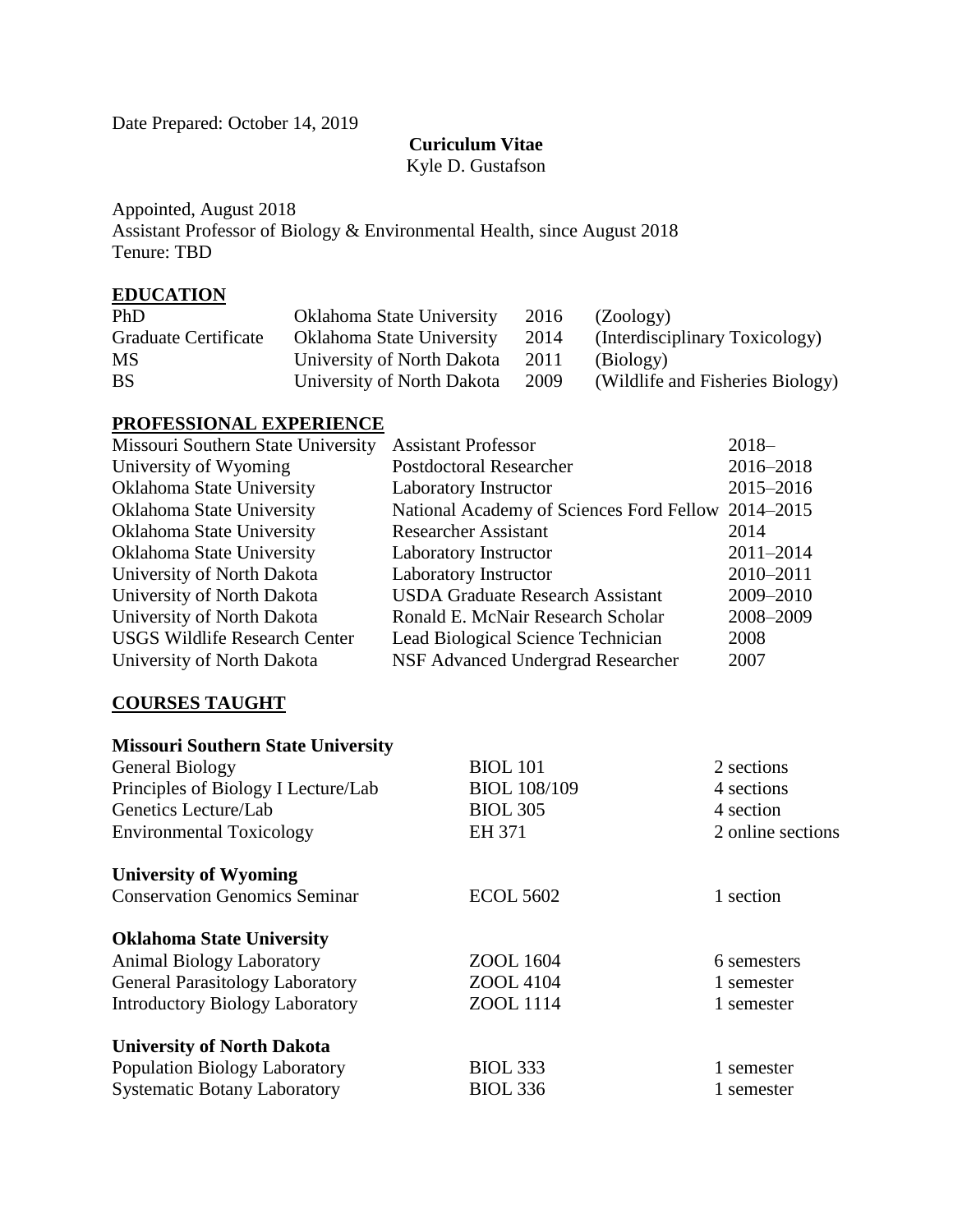#### **TEACHING LOAD**

| Fall 2018       | Course               | Credits | <b>Spring 2019</b> |                           |    |
|-----------------|----------------------|---------|--------------------|---------------------------|----|
| <b>BIOL 108</b> | Principles of Biol I | 8       | <b>BIOL</b> 101    | <b>General Biology</b>    | 5  |
| <b>BIOL 305</b> | Genetics             |         | <b>BIOL 305</b>    | Genetics                  | 5  |
|                 |                      |         | EH 371             | <b>Environ Toxicology</b> | -6 |
| Fall 2019       |                      |         | Spring $2020$      |                           |    |
| <b>BIOL 108</b> | Principles of Biol I | 8       | <b>BIOL 305</b>    | Genetics                  | 6  |
| <b>BIOL 305</b> | Genetics             | 6       | <b>BIOL 361</b>    | Parasitology              | 5  |

#### **PUBLICATIONS**

#### **PEER-REVIEWED**

- **Gustafson, KD**, BL Bly, and RA Newman. 2019. Color and pigment polymorphisms of northern leopard frogs on a prairie landscape. Herpetological Conservation and Biology 14:223– 234
- Vazquez AA, **KD Gustafson**, B Harmeling, and HB Ernest. 2019. Genetic diversity of Yellowbilled Magpies before and after a West Nile Virus epidemic. Journal of Wildlife Diseases 55:316–324
- **Gustafson, KD**, RB Gagne, TW Vickers, SPD Riley, CC Wilmers, VC Bleich, BM Pierce, M Kenyon, TL Drazenovich, JA Sikich, WM Boyce, and HB Ernest. 2019. Genetic source– sink dynamics among naturally structured and anthropogenically fragmented puma populations. Conservation Genetics 20:215–227.
- Gagne, RB, MT Tinker, **KD Gustafson**, K Ralls, S Larson, LM Tarjan, MA Miller, and HB Ernest. 2018. Measures of effective population size in sea otters reveal special considerations for wide-ranging species. Evolutionary Applications 11:1779-1790
- **Gustafson, KD**, RA Newman, T Rhen, and VV Tkach. 2018. Spatial and genetic structure of directly-transmitted parasites reflects the distribution of their specific amphibian hosts. Population Ecology 60:261–273.
- Love Stowell, SM, EG Bentley, RB Gagne, **KD Gustafson**, L Rutledge, and HB Ernest. Optimal DNA extractions from blood on preservation paper limits conservation genomic but not conservation genetic applications. Journal for Nature Conservation 46:89–96
- **Gustafson, KD**, MG Hawkins, TL Drazenovich, R Church, SA Brown, and HB Ernest. 2017. Founder events, isolation, and inbreeding: Intercontinental genetic structure of the domestic ferret. Evolutionary Applications 11:eva.12565
- **Gustafson, KD**, TW Vickers, WM Boyce, and HB Ernest. 2017. A single migrant enhances the genetic diversity of an inbred puma population. Royal Society Open Science. 4:170115
- **Gustafson, KD** and RA Newman. 2016. Multiscale occupancy patterns of anurans in prairie wetlands. Herpetologica 72:293–302
- **Gustafson, KD**, JB Belden, and MG Bolek. 2016. Atrazine reduces the transmission of an amphibian trematode by altering snail and ostracod host–parasite interactions. Parasitology Research 115:1583–1594.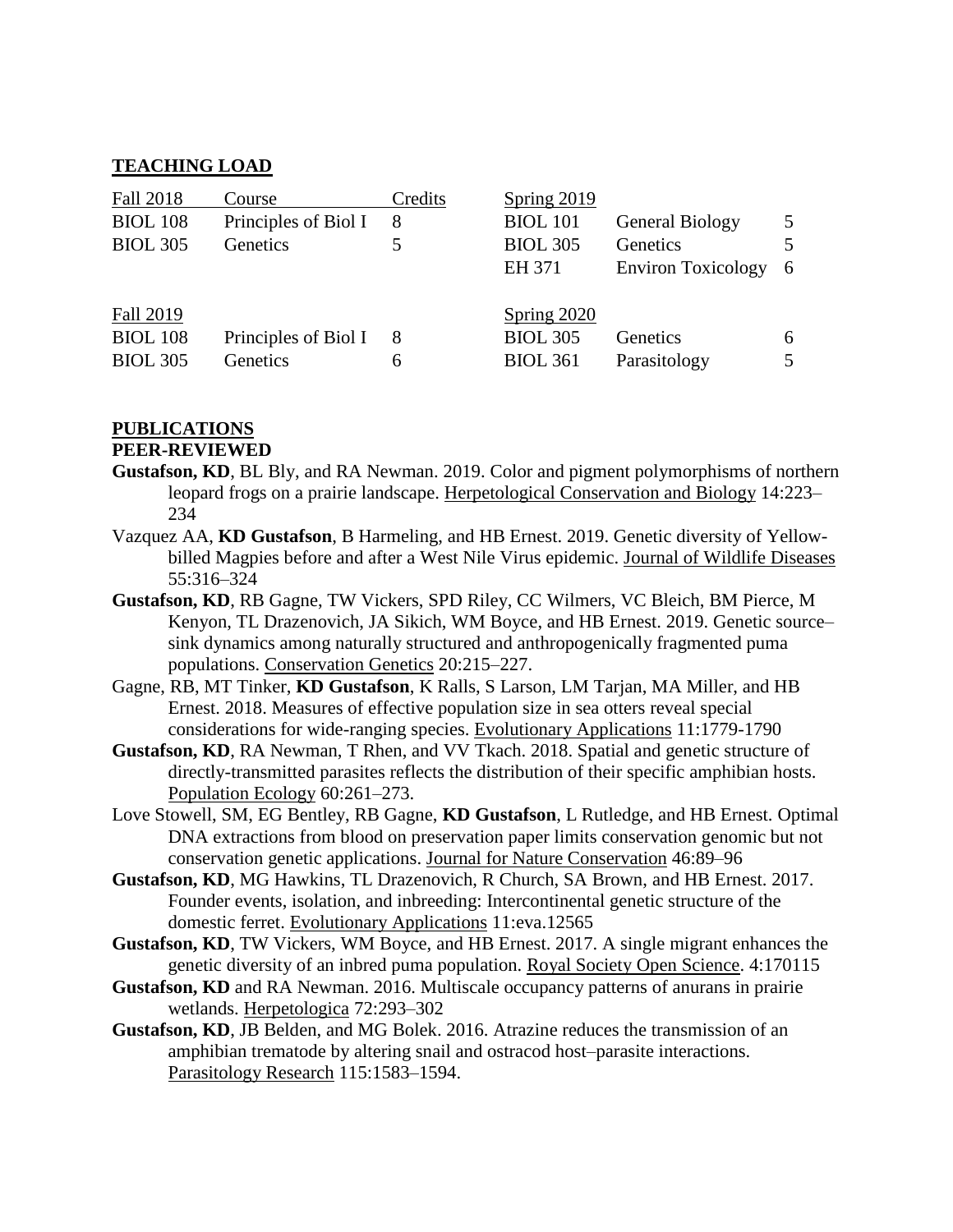- **Gustafson, KD**, and MG Bolek. 2016. Effects of trematode parasitism on the shell morphology of snails from flow and nonflow environments. Journal of Morphology 277:316–325
- Bolek, MG, HS Stigge, and **KD Gustafson**. 2016. The iron wheel of parasite life cycles: Then and now! Chapter 9:131–147 *in* A Century of Parasitology, (J Janovy, Jr. and GW Esch, eds.). Wiley Press.
- Beaty, LE, JD Wormington, BJ Kensinger, KN Bayley, SR Goeppner, **KD Gustafson**, and B Luttbeg. 2016. Shaped by the past, acting in the present: Transgenerational plasticity of anti-predatory traits. Oikos. 125:1570–1576.
- **Gustafson, KD**, JB Belden, and MG Bolek. 2015. The effects of the herbicide atrazine on freshwater snails. Ecotoxicology. 24:1183–1197.
- **Gustafson, KD**, and MG Bolek. 2015. Tradeoff between establishing an infection and killing the host: Response of snails (*Physa acuta*) to a gradient of trematode (*Halipegus eccentricus*) exposures. Journal of Parasitology. 101:104–107.
- **Gustafson, KD**, RA Newman, EE Pulis, and KC Cabarle. 2015. A skeletochronological assessment of age–parasitism relationships in Wood Frogs (*Lithobates sylvaticus*). Journal of Herpetology. 49:122–130
- **Gustafson, KD**, BJ Kensinger, MG Bolek, and B Luttbeg. 2014. Distinct snail (*Physa*) morphotypes from different habitats converge in shell shape and size under common garden conditions. Evolutionary Ecology Research. 16:77–89.
- **Gustafson, KD**, RA Newman, and VV Tkach. 2013. Effects of host species and life stage on the helminth communities of sympatric northern leopard frogs (*Lithobates pipiens*) and wood frogs (*Lithobates sylvaticus*) in the Sheyenne National Grasslands, North Dakota. Journal of Parasitology. 99:587–594.

#### **NON-PEER REVIEWED**

- **Gustafson, KD**, HB Ernest, and AA Gustafson. 2019. Population genetics and molecular markrecapture of California's Black Bears. Technical annual report submitted to California Department of Fish and Wildlife, Wildlife Branch–Game Management.
- **Gustafson, KD**, HB Ernest, and AA Vazquez. 2018. Population genetics and molecular markrecapture of California's Black Bears. Technical annual report submitted to California Department of Fish and Wildlife, Wildlife Branch–Game Management.
- **Gustafson, KD**, HB Ernest, and AA Vazquez. 2017. Population genetics and molecular markrecapture of California's Black Bears. Technical annual report submitted to California Department of Fish and Wildlife, Wildlife Branch–Game Management.
- Vickers, TW, K Zeller, HB Ernest, **KD Gustafson**, and WM Boyce. 2017. Mountain lion (*Puma concolor*) connectivity in the north San Diego County multi-species conservation plan area. A joint technical report submitted to San Diego County Association of Governments and California Department of Fish and Wildlife, Wildlife Investigations Unit.
- Ernest, HB and **KD Gustafson**. 2016. Population genetics of California Mountain Lions. Technical report Task3 submitted to California Department of Fish and Wildlife, Wildlife Investigations Unit.
- **Gustafson, KD** and HB Ernest. 2016. Population genetics of California Mountain Lions. Technical report Task2b submitted to California Department of Fish and Wildlife, Wildlife Investigations Unit.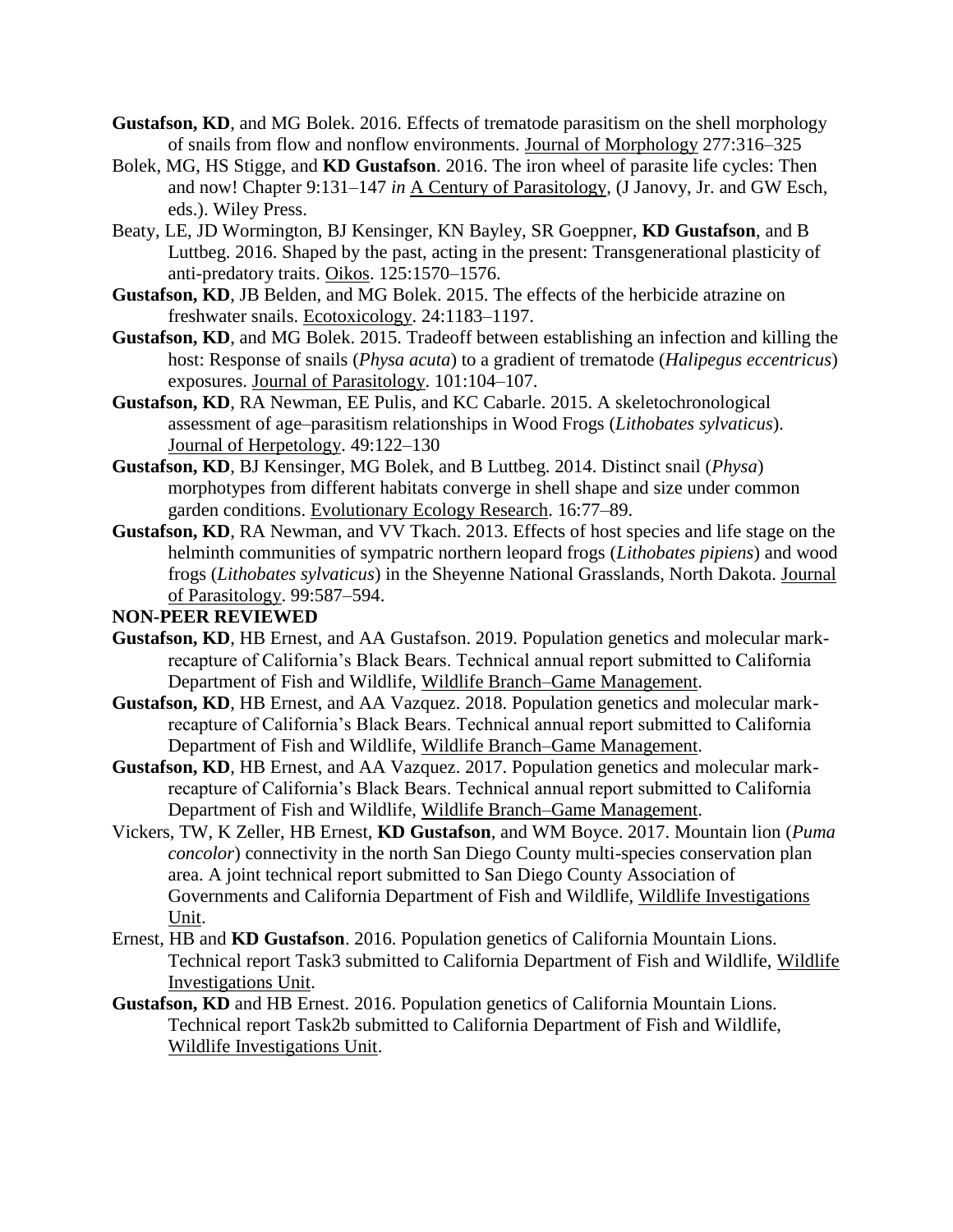- Ernest, HB and **KD Gustafson**. 2016. Population genetics of California Mountain Lions. Technical report Task2a submitted to California Department of Fish and Wildlife, Wildlife Investigations Unit.
- **Gustafson, KD**, and RA Newman. 2012. Amphibian population trends on the Sheyenne National Grasslands. Final Report submitted to USDA Forest Service, Dakota Prairie National Grasslands.
- **Gustafson, KD**, and RA Newman. 2011. Amphibian population trends on the Sheyenne National Grasslands. Technical Report submitted to USDA Forest Service, Dakota Prairie National Grasslands.
- **Gustafson, KD**, and RA Newman. 2010. Amphibian population trends on the Sheyenne National Grasslands. Interim Report submitted to USDA Forest Service, Dakota Prairie National Grasslands.

### **UNDER REVIEW**

- Bolek, MG, G Langford, and **KD Gustafson**. Parasites in Relation to Other Organisms: Hosts, reservoirs, and vectors. Chapter 5a *in* Concepts in Animal Parasitology. (Gardner SL and SA Gardner, eds.) Zea Books Open Access
- Bolek, MG, G Langford, and **KD Gustafson**. Parasites in Relation to Other Organisms: Life Cycles. Chapter 5b *in* Concepts in Animal Parasitology. (Gardner SL and SA Gardner, eds.) Zea Books Open Access

### **PRESENTATIONS**

### **ORAL PRESENTATIONS**

- 1. Gustafson, KD, RA Gagne, J Dellinger, and HB Ernest. August 24, 2019. Statewide population genomics of California's pumas. National Science Foundation FELIDAE conference. Snowy Mountain Ranch YMCA of the Rockies, Colorado.
- 2. Gustafson, KD, TW Vickers, WM Boyce, and HB Ernest. June 6, 2017. A single migrant enhances the genetic diversity of an inbred puma population. The Wildlife Society: International Urban Wildlife Conference. San Diego, California.
- 3. Gustafson, KD, WM Boyce, TW Vickers, BM Pierce, VC Bleich, M Kenyon, SPD Riley, CC Wilmers, T Drazenovich, RB Gagne, and HB Ernest. May 17, 2017. Statewide genetic analyses identify mountain lion populations and barriers to gene flow in California and Nevada. Western Association of Fish and Wildlife Agencies: Mountain Lion Workshop. Estes Park, Colorado.
- 4. Vickers, TW, K Zeller, T Smith, B Cohen, HB Ernest, KD Gustafson, P Huber, D Geremenga, V McFall, N Quinn, L Cullens, J Sanchez, and WM Boyce. May 17, 2017. Conserving mountain lions in southern California: Addressing fragmentation, conflict, and excess human-related morality in comprehensive and collaborative ways. Western Association of Fish and Wildlife Agencies: Mountain Lion Workshop. Estes Park, Colorado.
- 5. Gustafson, KD and MG Bolek. June 25, 2015. Remodeling a stolen home: Effects of trematode parasitism on the functional shell morphology of snail shells in flow and nonflow environments. American Society of Parasitologists. Omaha, Nebraska.
- 6. Gustafson, KD, JB Belden, and MG Bolek. May 23, 2015. The effects of the herbicide atrazine on freshwater snails. Ozark Prairie – Society for Environmental Toxicology and Chemistry. Monsanto, St. Louis, Missouri.
- 7. Gustafson, KD and MG Bolek. April 17, 2015. Effects of trematode parasitism on the functional shell morphology of snail shells in flow and nonflow environments. Southwestern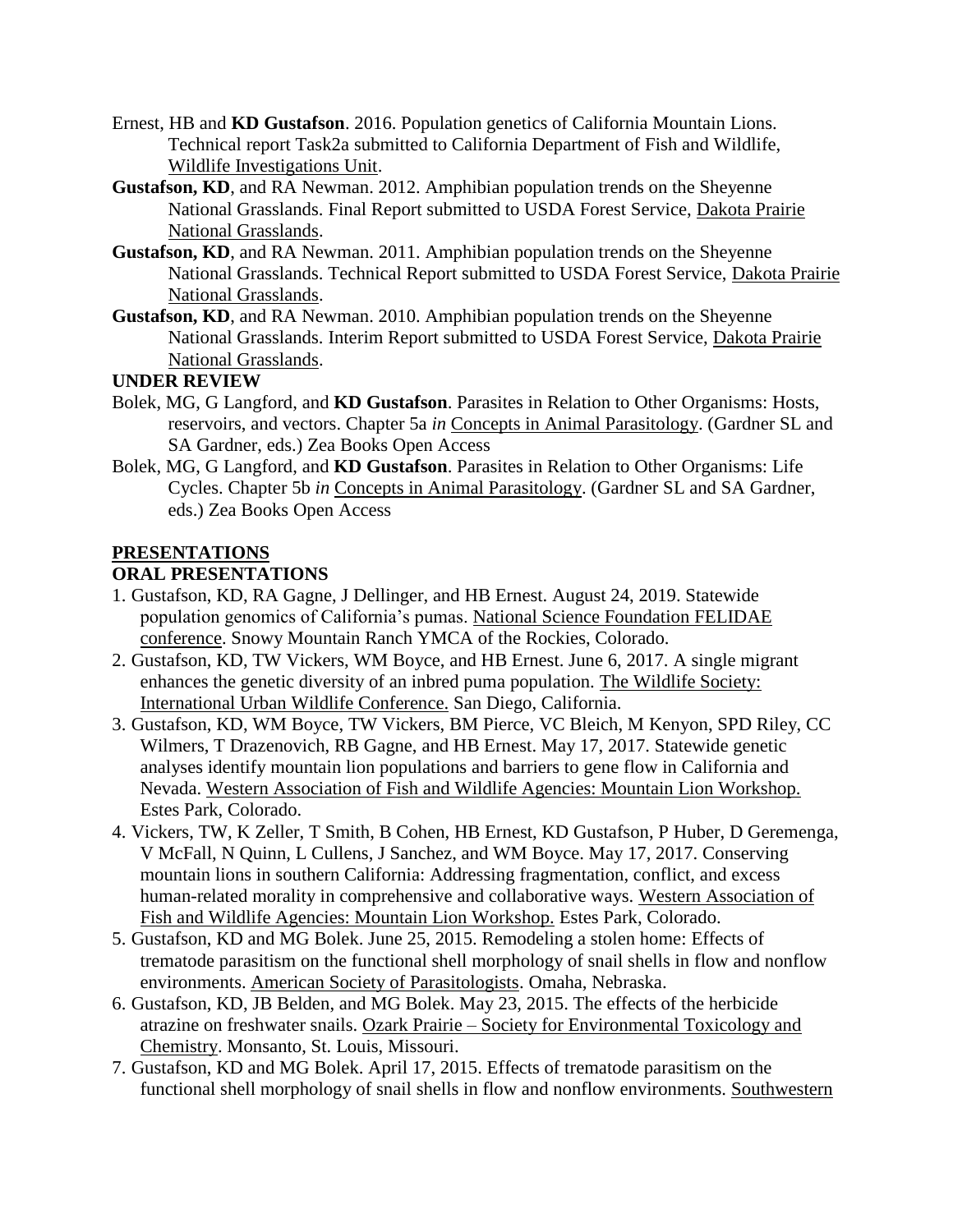Association of Parasitologists. The University of Oklahoma Biological Station, Lake Texoma, Oklahoma.

- 8. Gustafson, KD, JB Belden, and MG Bolek. November 10, 2014. The herbicide atrazine adversely affects trematode transmission through impacts on intermediate hosts. Society for Environmental Toxicology and Chemistry. Vancouver, BC, Canada.
- 9. Gustafson, KD, BJ Kensinger, B Luttbeg, and MG Bolek. July 25, 2014. Is your snail host who you think it is? Environmental effects on snail shell shape and implications for intermediate host identification. American Society of Parasitologists. New Orleans, LA.
- 10. Gustafson, KD, JB Belden, and MG Bolek. July 24, 2014. Who gets sicker the hosts or the parasite? The herbicide atrazine affects trematode development and transmission through impacts on intermediate hosts. American Society of Parasitologists. New Orleans, LA.
- 11. Bolek, MG, HA Stigge, and KD Gustafson. The iron wheel of parasite life cycles: Then and now! July 24, 2014. American Society of Parasitologists. New Orleans, LA.
- 12. Gustafson, KD, JB Belden, and MG Bolek. May 20, 2014. Who gets sicker the hosts or the parasite? The herbicide atrazine adversely affects parasite (Trematode) development and transmission through impacts on intermediate hosts. Ozark-Prairie Society of Environmental Toxicology and Chemistry. SynTech Research, Stilwell, Kansas.
- 13. Gustafson, KD, JB Belden, and MG Bolek. April 19, 2014. Who is sicker the host or the parasite? The herbicide atrazine adversely affects aquatic parasite (Trematode) transmission. Southwestern Association of Naturalists. Oklahoma State University, Stillwater, Oklahoma.
- 14. Gustafson, KD, BJ Kensinger, B Luttbeg, and MG Bolek. April 19, 2014. Distinct snail (*Physa*) phenotypes converge in shell shape and size under common garden conditions. Southwestern Association of Naturalists. Oklahoma State University, Stillwater, Oklahoma.
- 15. Gustafson, KD, JB Belden, and MG Bolek. April 11, 2014. Who is sicker the host or the parasite? The herbicide atrazine adversely affects aquatic parasite (Trematode) transmission. Southwestern Association of Parasitologists. The University of Oklahoma Biological Station, Lake Texoma, Oklahoma.
- 16. Gustafson, KD, BJ Kensinger, B Luttbeg, and MG Bolek. April 11, 2014. Is your snail host who you think it is? Environmental effects on snail shell shape and implications for intermediate host identification. Southwestern Association of Parasitologists. The University of Oklahoma Biological Station, Lake Texoma, Oklahoma.
- 17. Gustafson, KD, JB Belden, and MG Bolek. September 6, 2013. Do pesticides influence trematode transmission through impacts on snail hosts? Rocky Mountain Conference of Parasitologists. Cedar Point Biological Station, NE.
- 18. Gustafson, KD, JB Belden, and MG Bolek. June 7, 2013. Do pesticides influence trematode transmission through impacts on snail hosts? Annual Midwestern Conference of Parasitologists. Purdue University, West Lafayette, Indiana.
- 19. Gustafson, KD, JB Belden, and MG Bolek. April 19, 2013. Do pesticides influence trematode transmission through impacts on snail hosts? Southwestern Association of Parasitologists. The University of Oklahoma Biological Station, Lake Texoma, Oklahoma.
- 20. Gustafson, KD The Spatial Ecology of Amphibian Parasites in the Sheyenne National Grasslands, ND. OSU Department of Zoology Lunchtime Seminar. Stillwater, OK. January 28, 2013
- 21. Gustafson, KD, RA Newman, and T.E. Rhen. Population genetic structure of amphibian lung nematodes (Rhabdias spp.) in the Sheyenne National Grasslands, ND. Rocky Mountain Conference for Parasitologists, Cedar Point Biological Field Station, NE. September 7, 2012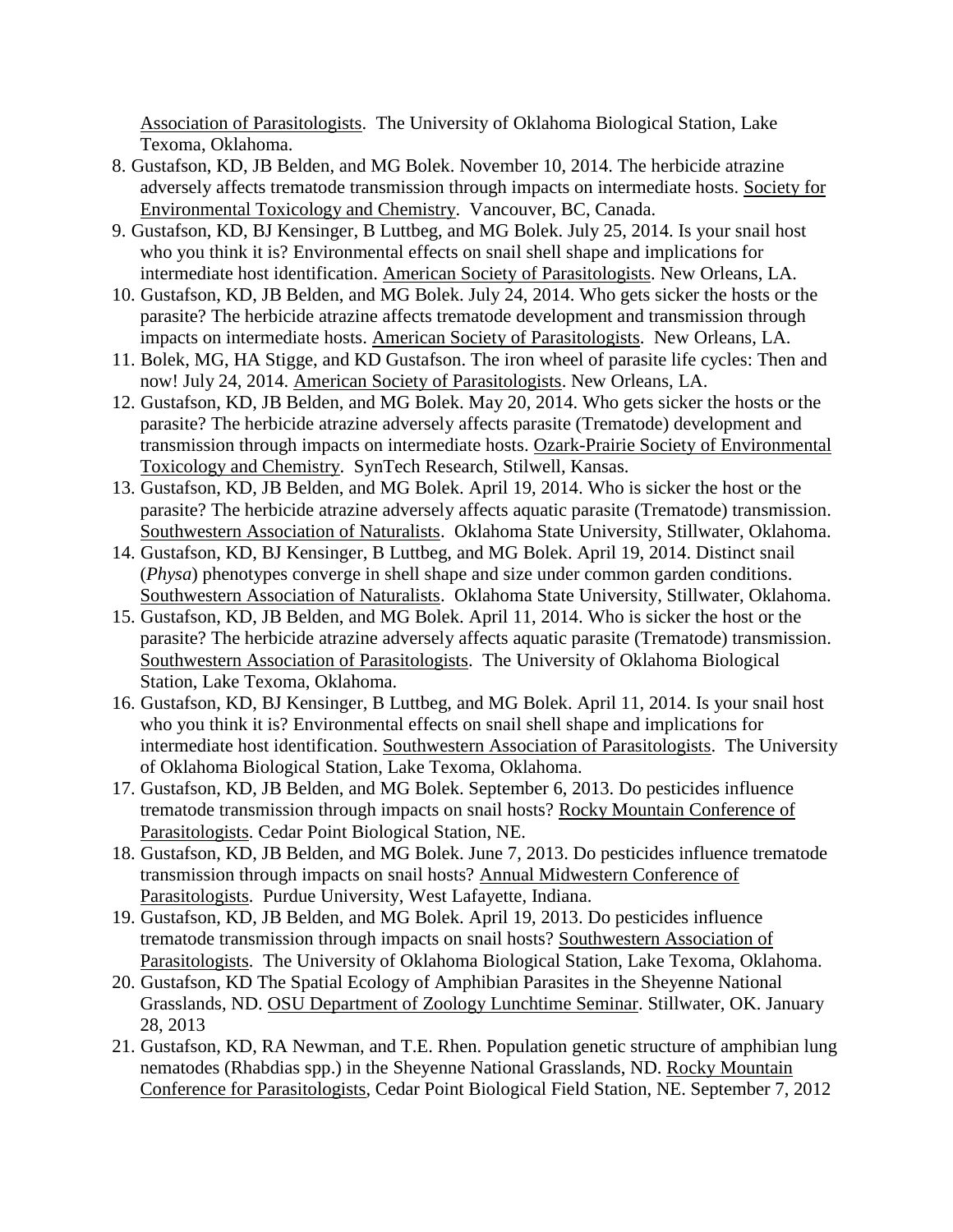- 22. Gustafson, KD, RA Newman, and VV Tkach. Landscape Ecology of Amphibians and their Parasites in the Sheyenne National Grasslands. Rocky Mountain Conference for Parasitologists, Cedar Point Biological Field Station, NE. September 7, 2012
- 23. Gustafson, KD, RA Newman, and VV Tkach. Landscape Ecology of Amphibians Helminths in the Sheyenne National Grasslands, ND. American Society of Parasitologists. Richmond, VA. July 13, 2012
- 24. Gustafson, KD, and RA Newman. Population genetics of leopard frog lung nematodes, *Rhabdias ranae*, in the Sheyenne National Grasslands. Biochemistry and Molecular Biology Graduate Student Association Research Symposium. Stillwater, OK. September 23, 2011
- 25. Gustafson, KD Landscape Ecology of Amphibians and their Parasites in the Sheyenne National Grasslands. Thesis Defense. Grand Forks, ND. April 21, 2011
- 26. Gustafson, KD The Spatial Ecology of Amphibians and their Parasites in the Sheyenne National Grasslands, ND. Northern Plains Biological Symposium. Grand Forks, ND. April 15, 2011
- 27. Gustafson, KD The Spatial Ecology of Amphibians and their Parasites in the Sheyenne National Grasslands, ND. The Graduate School Scholarly Forum. Grand Forks, ND. March 9, 2011
- 28. Gustafson, KD, and RA Newman. The Spatial Distribution of Amphibians in the Sheyenne National Grasslands, ND. The Wildlife Society: North Dakota Chapter. Mandan, ND. February 11, 2011
- 29. Gustafson, KD The Spatial Ecology of Amphibians and their Parasites in the Sheyenne National Grasslands, ND. Thesis Proposal. Grand Forks, ND. March 5, 2010
- 30. Gustafson, KD Spatial Distribution of Amphibians and their Parasites in the Sheyenne National Grasslands. ND GIS Users' Conference. Grand Forks, ND. November 3, 2009

### **POSTER PRESENTATIONS (\*Student mentee)**

- 1. \*Priester, C, L Gilbert–Saunders, and KD Gustafson. May 14, 2019. Using aquatic snails to measure heavy metals and assess wetland remediation success. Ozark–Prairie Society for Environmental Toxicology and Chemistry. Bayer Crop Science Campus, St. Louis, Missouri.
- 2. \*Priester, C, L Gilbert–Saunders, and KD Gustafson. April 17, 2019. Using aquatic snails to measure heavy metals and assess wetland remediation success. MSSU Student Research Symposium. Missouri Southern State University, Joplin, Missouri.
- 3. Gustafson, KD, L. Ball\*, and MG Bolek. July 14, 2016. Natural and experimental infections of *Daubaylia* sp. in *Helisoma trivolvis* and other freshwater snails. American Society of Parasitologists. Edmonton, Alberta, Canada.
- 4. Koch, RW, RP Shannon, KD Gustafson, and MG Bolek. July 14, 2016. Using morphological and molecular data to identify a *Neoechinorhynchus* sp. (Phylum: Acanthocephala) infecting a new snail host (*Helisoma trivolvis*). American Society of Parasitologists. Edmonton, Alberta, Canada.
- 5. \*Ball, LT, KD Gustafson, and MG Bolek. December 4, 2015. Interactions of parasitic nematodes, parasitic trematodes, and commensal oligochaetes in the freshwater snail *Helisoma trivolvis*. Karen L. Smith Undergraduate Research Symposium. Oklahoma State University, Stillwater, OK.
- 6. Gustafson, KD, JB Belden, and MG Bolek. May 21, 2013. Does atrazine influence trematode transmission through impacts on snail hosts? Ozark-Prairie Chapter of the Society for Environmental Toxicology and Chemistry. ABC Laboratories, Inc., Columbia, MO.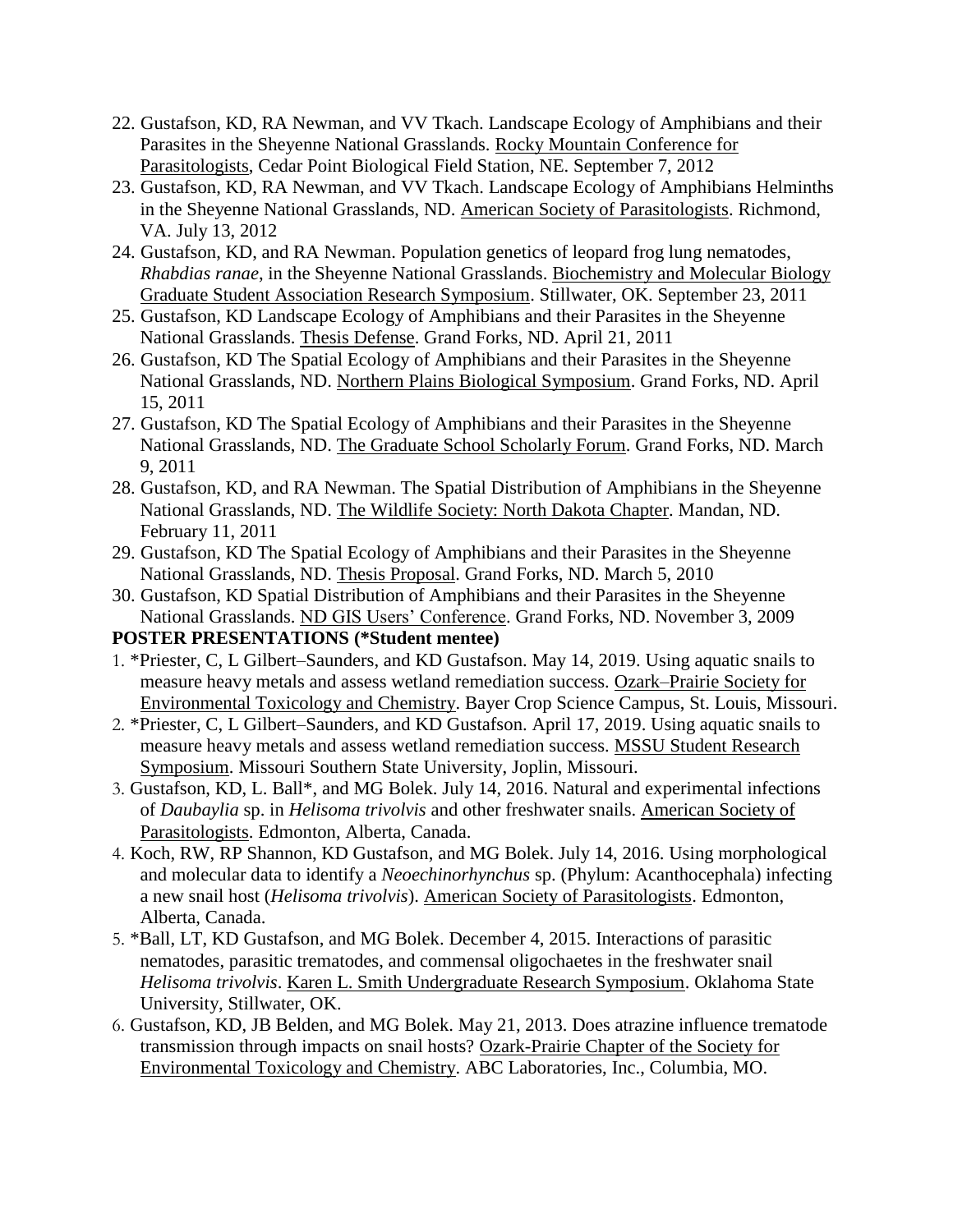- 7. Gustafson, KD. Parasitic Worms Infecting Two Amphibian Species in the Sheyenne National Grasslands, ND. Northern Plains Biological Symposium. Grand Forks, ND. April 15, 2011
- 8. Gustafson, KD. Parasitic Worms Infecting Two Amphibian Species in the Sheyenne National Grasslands, ND. The Wildlife Society Meeting: North Dakota Chapter. Mandan, ND. February 11, 2011
- 9. Gustafson, KD, and RA Newman. Validation and Applications of a Method for Age Determination in Amphibians. McNair Scholarly Forum. Grand Forks, ND, April 28, 2009
- 10. Gustafson, KD, and RA Newman. Validation and Applications of a Method for Age Determination in Amphibians. Northern Plains Biological Symposium. Grand Forks, ND. April 16–17, 2009
- 11. Gustafson, KD, and RA Newman. Validation and Applications of a Method for Age Determination in Amphibians. Graduate School Scholarly Forum. Grand Forks, ND, March 12, 2009
- 12. Newman, RA and KD Gustafson. Population Biology of the Wood Frog (*Rana sylvatica*) in Denali National Park. ND-SD EPSCoR Biennial Joint Conference. Fargo, ND. September 7, 2007

## **STUDENT MENTORING (\*Graduated)**

# **Missouri Southern State University Joplin, MO**

Kyle Keller (Biochemistry major) Fall 2019–

• Kyle has diverse interests and will be using DNA sequencing to identify parasites of turkeys. This is a collaboration with the Missouri Department of Conservation.

Lauren Kennedy (Biology Secondary Education major) Fall 2019–

• Lauren is working with me on a project directed towards high school students to better understand the misconception of mitosis and meiosis. This is part of her senior thesis.

Kelsey Martin (Preprofessional Dentistry major) Summer 2019–

Kelsey is performing her honor's thesis in my lab. Kelsey studies the populations and communities of enteric helminth parasites of turkey's. This is a collaboration with the Missouri Department of Conservation.

Taylor Powell (General Biology major) Spring 2019–

• Taylor uses geometric morphometrics to better quantify snail shell shape throughout the Great Plains with the hopes of improving species identifications.

Kelsea Tyson (Biology/Ecology major) Spring 2019–

• Kelsea is studying the genetics of snails to better understand how dams affect the ecology of snail.

Cameron Priester**\*** Fall 2018–Spring 2019

• Cameron assisted with the organization of the aquatic experimental facility and is training to become a wildlife biologist. His project investigated the efficacy of land management practices on mitigating heavy metal accumulation in aquatic organisms. His research culminated in two scientific presentations, including the MSSU research symposium one at a regional science conference (Ozark–Prairie SETAC).

**Oklahoma State University Stillwater, OK**

Luke Ball 2015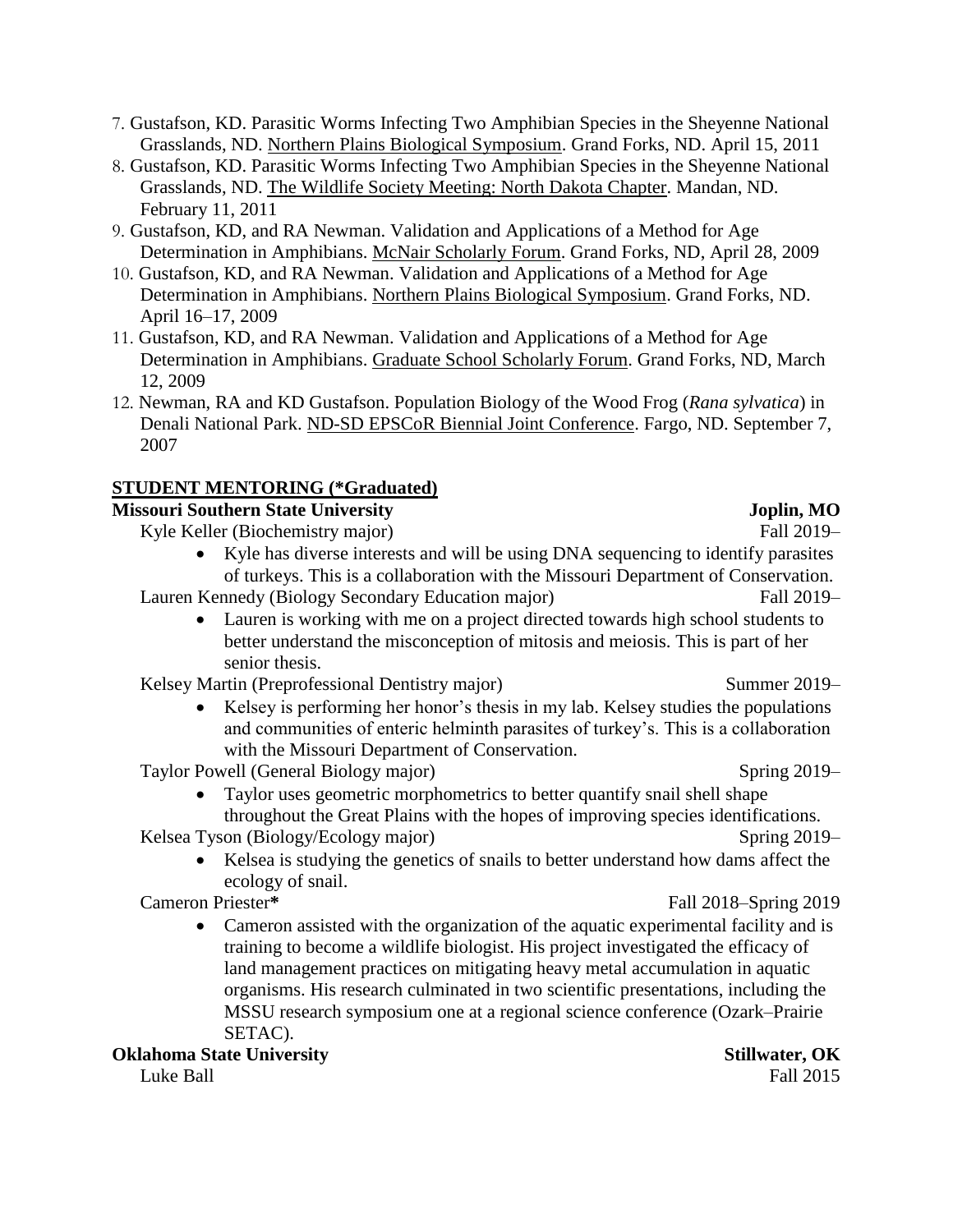| Luke experimentally studied the interactions of internal symbionts<br>in snails and is currently medical school.                                                                                 |                          |
|--------------------------------------------------------------------------------------------------------------------------------------------------------------------------------------------------|--------------------------|
| Wade Arthur                                                                                                                                                                                      | Summer 2014              |
| Wade studied the snail and trematode populations from natural<br>wetlands and streams. He also assisted with Comanche Nation<br>Summer Camps. He is now in medical school.                       |                          |
| <b>Ryan Shannon</b>                                                                                                                                                                              | Summer 2013              |
| Ryan studied atrazine toxicity to 4 species of freshwater snails. I<br>also taught him how to run PCRs. He is now a PhD student at<br>Oklahoma State University studying molecular parasitology. |                          |
| <b>Monica Jones</b>                                                                                                                                                                              | Spring 2013              |
| Monica studied the effects of miracidia dose to snails on snail<br>morphology and fitness. She is now in medical school.                                                                         |                          |
| <b>University of North Dakota</b>                                                                                                                                                                | <b>Grand Forks, ND</b>   |
| Michael Michelson                                                                                                                                                                                | Summer 2009; Summer 2010 |
| Michael studied the cestodes, nematodes, and trematodes of<br>amphibians. He has taken an environmental consulting position.                                                                     |                          |
| <b>USGS: Northern Prairie Wildlife Research Center</b>                                                                                                                                           | <b>Jamestown, ND</b>     |
| Field crew of 2–3 undergraduate students                                                                                                                                                         | Summer 2008              |
| Mentored students how to conduct amphibian field studies and                                                                                                                                     |                          |
| how to identify aquatic invertebrates using dichotomous keys.                                                                                                                                    |                          |
|                                                                                                                                                                                                  |                          |

### **STUDENT SCHOLARLY ACTIVITY**

**Cameron Priester**

- Presented poster "Using aquatic snails to measure heavy metals and assess wetland remediation success" at Ozark–Prairie Society for Environmental Toxicology and Chemistry. Bayer Crop Science Campus, St. Louis, Missouri. May 14, 2019.
- Presented poster "Using aquatic snails to measure heavy metals and assess wetland remediation success" at MSSU Student Research Symposium. Missouri Southern State University, Joplin, Missouri. April 17, 2019.

### **PROFESSIONAL MEMBERSHIPS (current)**

American Society of Parasitologists (member) Society for the Study of Amphibian and Reptiles (member) American Malacological Society (member) The Wildlife Society (member) Southwestern Association of Parasitologists (member)

### **CONFERENCES ATTENDED**

National Science Foundation FELIDA conference: 2019 American Society of Parasitologists: 2012, 2014, 2015, 2016, 2018 The Wildlife Society: 2009, 2017 Southwestern Association of Parasitologists: 2012, 2013, 2014, 2015 Rocky Mountain Conference of Parasitologists: 2012, 2013, 2014 National Academy of Sciences Ford Foundation: 2014 Society for Environmental Toxicology and Chemistry: 2014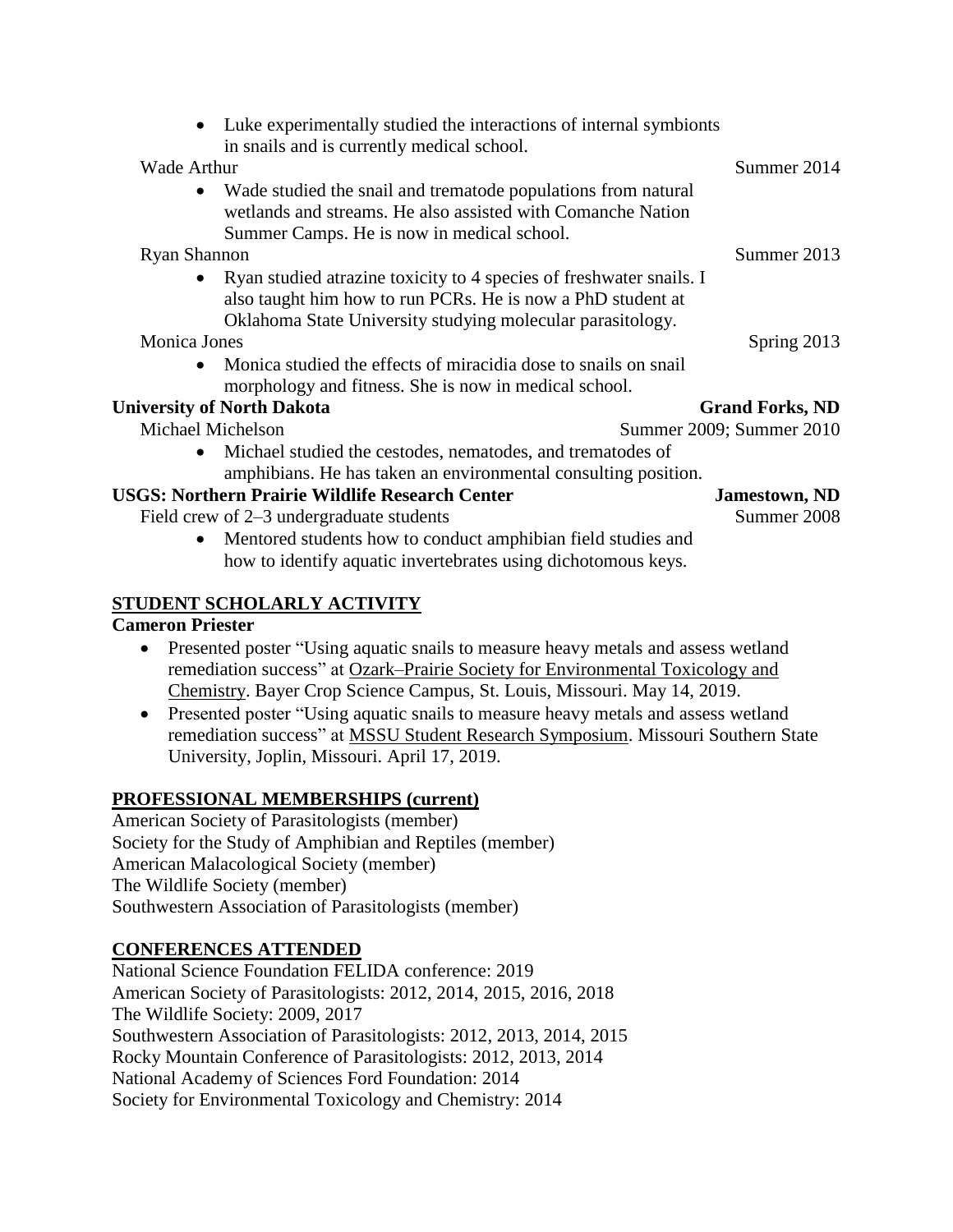Ozark-Prairie Society for Environmental Toxicology and Chemistry: 2014, 2015, 2019 Annual Midwestern Conference of Parasitologists: 2013 Southwestern Association of Naturalists: 2014 Biology Graduate Student Association Research Symposium: 2011, 2012 Dakota Amphibian Reptile Network: 2009, 2010 North Dakota GIS Users' Conference: 2009 McNair Scholarly Forum: 2009 Northern Plains Biological Symposium: 2009 ND-SD EPSCoR Conference: 2007

### **GRANTS AND FELLOWSHIPS (\*Undergraduate mentee)**

**Prairie Biotic Research Grant (\$1,200 awarded to \*Cameron Priester): "Assessment of** prairie wetland restorations using aquatic invertebrate surveys": Prairie Biotic Research, Inc: March, 2019.

**Ford Foundation Dissertation Fellowship (\$21,000):** National Academy of Sciences: August 2014–2015

**College of Arts & Sciences Dissertation Fellowship (\$15,000):** Oklahoma State University: College of Arts & Sciences: 2011–2012, 2012–2013, & 2013–2014

**Society for Environmental Toxicology and Chemistry Student Travel Grant (\$400):** SETAC: Vancouver, BC, Canada: November 2014

**Willis A. Reid, Jr. Student Research Grant (\$1,000):** American Society of Parasitologists: New Orleans, LA: July 2014

**Marc Dresden Student Travel Grant (\$400):** American Society of Parasitologists: New Orleans, LA: July 2014

**S.L. "Bud" Burks Memorial Graduate Research Grant (\$800):** Oklahoma State University: Department of Zoology: Stillwater, OK: April 2014

**Southwestern Association of Parasitologists Student Research Grant (\$250):** Southwestern Association of Parasitologists: Kingston, OK: University of Oklahoma Biological Research Station: April 2013

**Marc Dresden Student Travel Grant (\$400):** American Society of Parasitologists: Richmond, VA: July 2012

**Southwestern Association of Parasitologists Student Research Grant (\$250):** Southwestern Association of Parasitologists: Kingston, OK: University of Oklahoma Biological Research Station: April 2012

**Research Development and Compliance Travel Grant (\$250):** University of North Dakota: Research Development and Compliance Division of Research: May 2011

**Joe K. Neel Research Grant (\$4,000):** University of North Dakota: Department of Biology: Academic Programs and Student Awards Committee: Grand Forks, ND: May 2009

**North Dakota View Grant (\$500):** NDView: University of North Dakota: Department of Geography: Grand Forks, ND: March 2009

**Ronald E. McNair Post-Baccalaureate Achievement Program Fellowship (\$7,500):** United States Department of Education: University of North Dakota: TRIO Program: May 2008–2009 **Stella H. Fritzell Memorial Scholarship in Field Biology** (\$1,500): University of North Dakota Department of Biology: Grand Forks, ND: May 2008–2009

**Academic Programs and Student Awards Committee Research Grant (\$200):** University of North Dakota: Biology Department: 2008–2009 & 2009–2010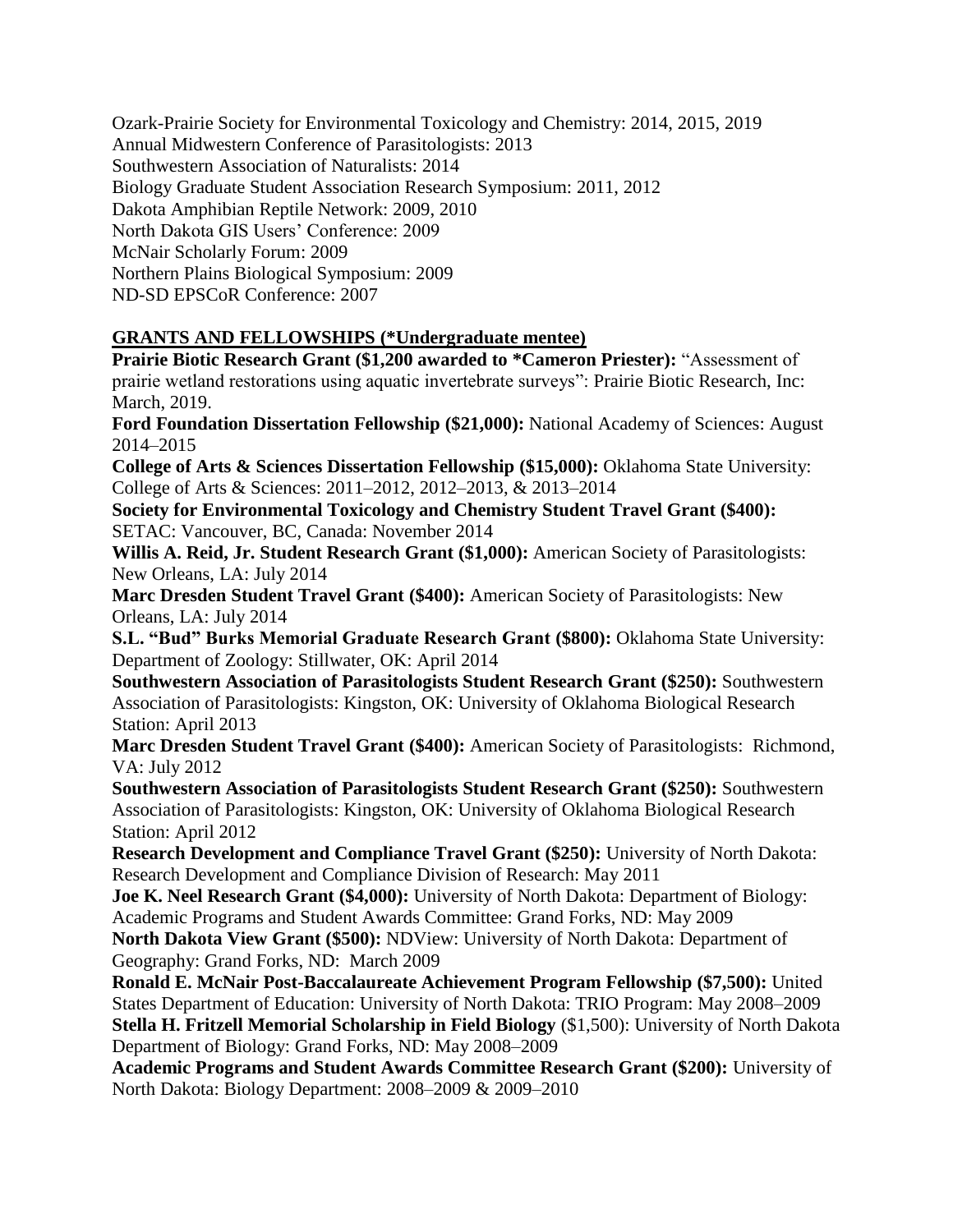**Advanced Undergraduate Research Award (\$6,400):** National Science Foundation: Experimental Program to Stimulate Competitive Research: 2007

### **HONORS AND AWARDS**

**Ashton Cuckler New Investigator Award (\$2,500):** American Society of Parasitologists: Cancun, Mexico: June 2018

**Outstanding Graduate Award (\$800):** Oklahoma State University: Department of Integrative Biology: Stillwater, OK: April 2016

**Sponsorship for** *Introduction to Teaching & Learning at the College Level* **(\$50):** Oklahoma State University: Graduate College: Stillwater, OK: September 2014

**American Society of Parasitologists Best Student Platform Presentation (\$250):** American Society of Parasitologists: New Orleans, LA: July 2014

**Best Student Platform Presentation (\$400)**: Ozark-Prairie Society of Environmental Toxicology and Chemistry: Stillwell, KS: SynTech Research: May 2014

**David A. Becker Memorial Award for Best Student Podium Presentation (\$100)**: Southwestern Association of Parasitologists: Kingston, OK: University of Oklahoma Biological Research Station: April 2014

**Ford Foundation Predoctoral Fellowship: Alternate Status, Honorable Mention:** National Academy of Sciences: April 2013

**David A. Becker Memorial Award for the Best Student Podium presentation (\$100):** Southwestern Association of Parasitologists: Kingston, OK: University of Oklahoma Biological Research Station: April 2013

**Seven Stars Scholarship (\$1,000):** American Indian College Fund: October 2012

**Outstanding Graduate Award (\$500):** University of North Dakota: Department of Biology: Grand Forks, ND: May 2011

**Pheasants Forever Scholarship (\$200):** Pheasants Forever: Red River Valley Chapter: Grand Forks, ND: December 2008

**The Wildlife Society's Undergraduate Student Scholarship (\$250)**: The Wildlife Society: North Dakota Chapter: Mandan, ND: February 2008

**University of North Dakota Incoming Freshman Scholarship (\$150):** University of North Dakota: Grand Forks, ND: December 2004

**Comanche Nation Scholarship:** Comanche Nation: Office of Higher Education: Lawton, OK: 2004–2015

### **SERVICE**

### **UNIVERSITY SERVICE**

- **Undergraduate Student Advisor** for 10 students: Fall 2019
- **Learning Outcomes 4 Assessment Committee** to assess our teaching ability of laboratory and field skills in the Biology and Environmental Health Department. Fall 2018–Current
- **BIOL 499 Independent Research in Biology** mentor for Cameron Priester; 3-credits
- Judge at MSSU Research Symposium (4/17/2019)
- Poster judge: Karen L. Smith Undergraduate Research Symposium: Oklahoma State University: 2014
- Logo Design: Northern Plains Biological Symposium: 2009
- President of The Wildlife Society Student Chapter: University of North Dakota: 2008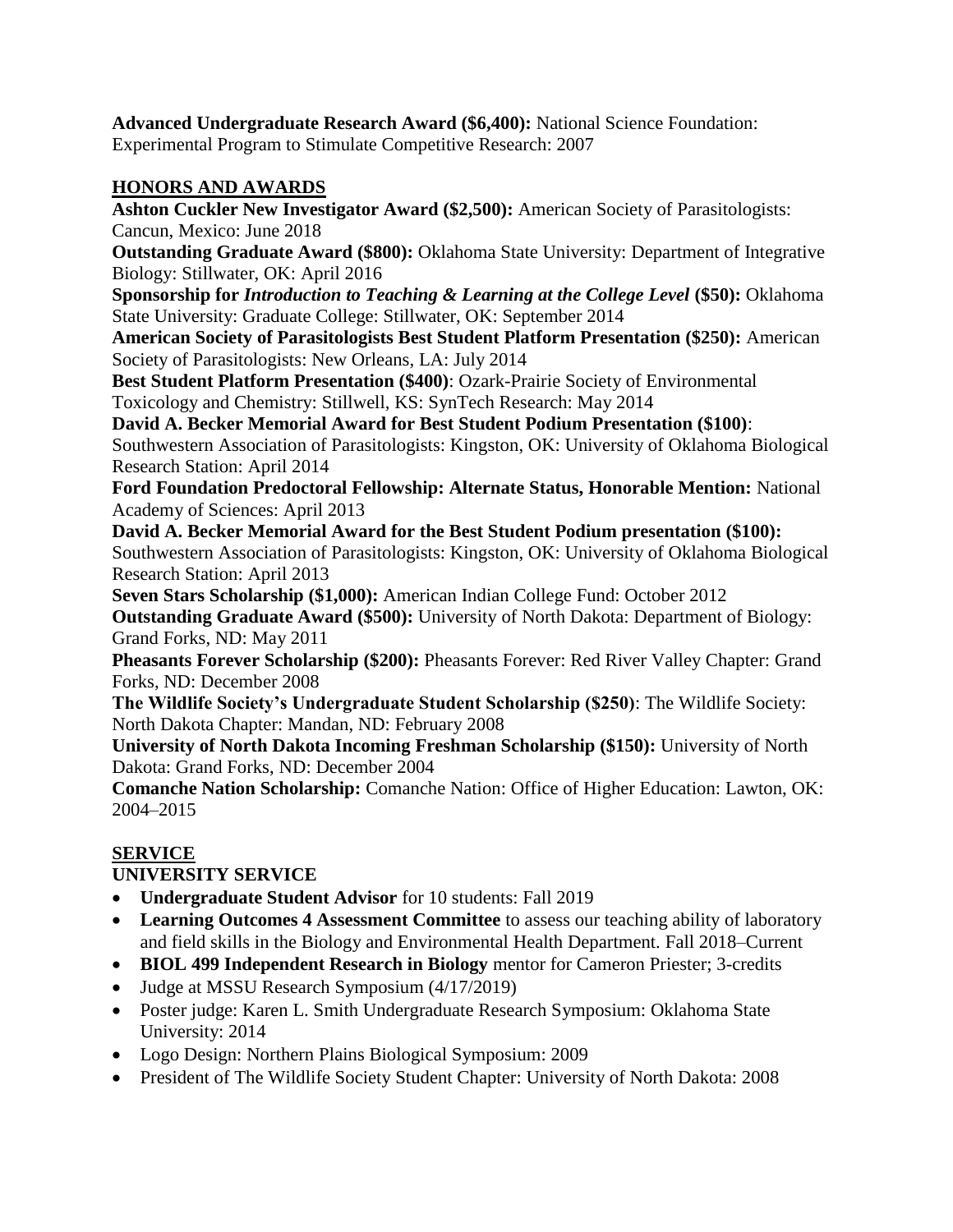• Racquetball Tournament Fundraiser: The Wildlife Society Student Chapter: Grand Forks, ND: 2008

### **UNIVERSITY COMMITTEES**

- **Research Curriculum Ad-Hoc Committee** to develop a comprehensive research curriculum that allows students to gain knowledge and experience with research at various levels of study. Fall 2019–Current
- **Faculty Handbook Ad-Hoc Committee** to determine appropriate departmental scholarly activities with regards to the 2019-20 Faculty Handbook. Fall 2019–Current
- Judge at MSSU Research Symposium (4/17/2019)

## **PROFESSIONAL SERVICE**

- Peer-Reviewer: Journal followed by number of reviews in parentheses BCM Zoology (1); Biological Conservation (1); BioInvasions Records (1); Current Zoology (2); Diversity (3); Ecotoxicology (3); Environmental Science and Pollution Research (2); Environmental Science & Technology (1); Global Health Research and Policy (2); Herpetological Journal (2); Herpetological Monographs (1); Hydrobiologia (2); IBIS (1); Infectious Diseases of Poverty (2); Journal of Mammalogy (1); Journal of Parasitology (3); Molecular Ecology (1); NATURE Communications (1); NATURE Ecology and Evolution (1); Parasitology (1); Wetlands (1)
- Reviewed manuscript "High genetic diversity and no inbreeding but drastic bottleneck in one of the world's most endangered long-lived seabirds, the Mascarene petrel (*Pseudobulweria aterrima*), endemic to Reunion Island (Indian Ocean)." for the journal **IBIS** (international journal for avian science). September, 2019.
- Reviewed manuscript "*Ribeiroia ondatrae* metacercariae survival in the freeze-tolerant wood frog (*Lithobates sylvaticus*)" for **Journal of Parasitology**. August, 2019.
- Reviewed manuscript "Different thermal conditions of lakes affect host–parasite systems: a case study of *Viviparus contectus* (Millet, 1813) and digenean trematodes" for **Freshwater Biology**. August, 2019
- Reviewed manuscript "Variation in trematode infections in snails associated with land cover and water chemistry in the central Illinois River watershed" for **Journal of Parasitology**. March, 2019.
- Reviewed manuscript "Puma genomes from North and South America provide insights into the genomic consequences of inbreeding" for **NATURE Communications**. April, 2019.
- Reviewed manuscript "Mountain lion genomes provide insights into genetic rescue of inbred populations" for **NATURE Ecology & Evolution**. January, 2019.
- Reviewed manuscript "Unexpected benefits of grassland restoration to wetland amphibians: short-term increases and long-term stabilization of populations" for **Biological Conservation**. January, 2019
- Reviewed manuscript "Short-term exposure to tricyclic antidepressants delays righting time in marine and freshwater snails with evidence for low-dose stimulation of righting speed by imipramine" for **Environmental Science and Pollution Research**. December, 2018
- Reviewed manuscript "Effects of vertical position on trematode parasitism in larval anurans" for **Current Zoology**. December, 2018
- Reviewed manuscript "Short-term exposure to tricyclic antidepressants delays righting time in marine and freshwater snails with evidence for low-dose stimulation of righting speed by imipramine" for **Environmental Science and Pollution Research**. October, 2018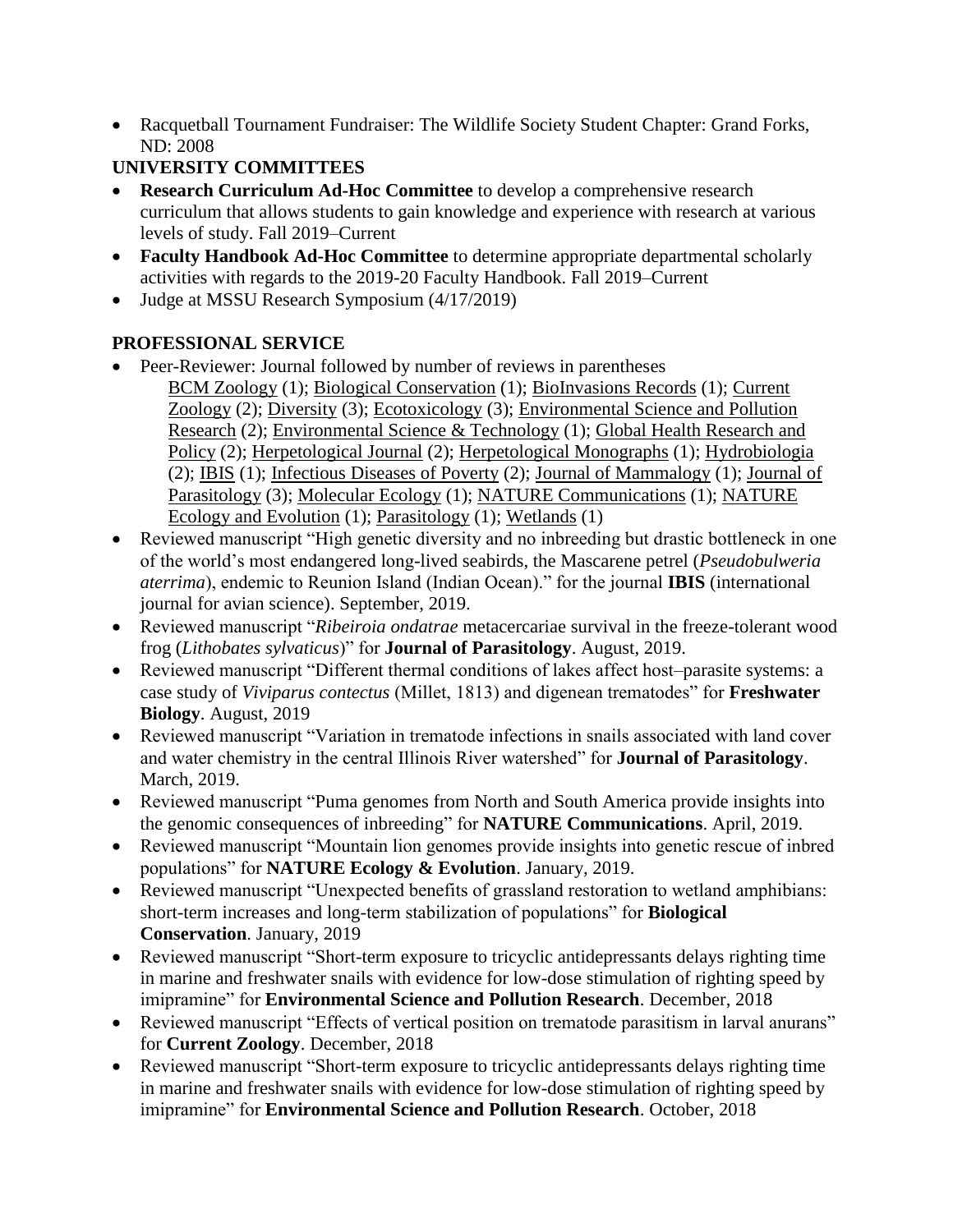- Reviewed manuscript "Effects of vertical position on trematode parasitism in larval anurans" for **Current Zoology**. October, 2018
- Reviewed manuscript "Relationship between age and growth for toads (*Rhinella ornata*) from insular and mainland populations" for **Journal of Herpetology**. August, 2018
- Consulted with a California Department of Fish and Wildlife Senior Environmental Scientist on the conservation and management of mountain lions (2/01/2019)
- Session Organizer: Society for Environmental Toxicology and Chemistry: Nov. 2014
- Session Moderator and AV Technician: American Society of Parasitologists: 2012, 2014, 2015

# **PROFESSIONAL COMMITTEES**

- **Nominating and Tellers Committee**: American Society of Parasitologists: 2018–Current
- **Student Awards Committee member**: American Society of Parasitologists: 2017–Current

### **COMMUNITY SERVICE**

- Think Outside! Nature Day: Introduced elementary students to local amphibians and reptiles: Sangre Ridge Elementary School: May 2015.
- Comanche Nation College Summer Camp: Introduced Comanche Nation students to microscopy, invertebrates, and parasitology: Oklahoma State University: 2014.
- Fishin' and Froggin': Taught local elementary students to identify fishes and amphibians: Stillwater, OK: 2013.
- National Lab Day: Engaged local high school students in our parasitology laboratory: Oklahoma State University: 2012, 2013
- Oklahoma WONDERtorium: Introduced local K–12 students and families to Oklahoma reptiles and amphibians: Stillwater, OK: 2011
- Kelly's Slough National Wildlife Refuge: Refurbished bird nest boxes with The Wildlife Society: Grand Forks, ND: Sept.–Nov., 2008

### **PUBLICITY**

- In the news: "MSSU student uses snails to study local mining areas" **KOAM News Now** [https://www.koamnewsnow.com/news/mssu-student-uses-snails-to-study-local-mining](https://www.koamnewsnow.com/news/mssu-student-uses-snails-to-study-local-mining-areas/1070347553)[areas/1070347553](https://www.koamnewsnow.com/news/mssu-student-uses-snails-to-study-local-mining-areas/1070347553) (4/18/2019)
- In the news: "MSSU student studying snails for impact of mining cleanup efforts" **Joplin Globe** [https://www.joplinglobe.com/news/local\\_news/mssu-student-studying-snails-for](https://www.joplinglobe.com/news/local_news/mssu-student-studying-snails-for-impact-of-mining-cleanup-efforts/article_8dd64e75-71be-526d-8100-da204a24cd3d.html)[impact-of-mining-cleanup-efforts/article\\_8dd64e75-71be-526d-8100-da204a24cd3d.html](https://www.joplinglobe.com/news/local_news/mssu-student-studying-snails-for-impact-of-mining-cleanup-efforts/article_8dd64e75-71be-526d-8100-da204a24cd3d.html) (4/4/2019)
- In the news: "Senior Cameron Priester receives prestigious research grant" **Missouri Southern State University MOSO MINUTE** [https://moso](https://moso-minute.mssu.edu/index.php/2019/03/senior-cameron-priester-receives-prestigious-research-grant/)[minute.mssu.edu/index.php/2019/03/senior-cameron-priester-receives-prestigious-research](https://moso-minute.mssu.edu/index.php/2019/03/senior-cameron-priester-receives-prestigious-research-grant/)[grant/](https://moso-minute.mssu.edu/index.php/2019/03/senior-cameron-priester-receives-prestigious-research-grant/) (3/26/2019)
- In the news: "Development is dividing California's puma populations" **The Wildlife Society** <http://wildlife.org/development-is-dividing-californias-puma-populations/> (1/18/2019)
- Interview with **The Wildlife Society** for mountain lion population genetics (1/9/2019)
- In the news: "A Riverside County mountain lion sired 11 kittens, but that won't fix weak gene pool" **Los Angeles Times** [https://www.latimes.com/local/california/la-me-puma](https://www.latimes.com/local/california/la-me-puma-genetic-diversity-20170616-story.html)[genetic-diversity-20170616-story.html](https://www.latimes.com/local/california/la-me-puma-genetic-diversity-20170616-story.html) (6/16/2017)